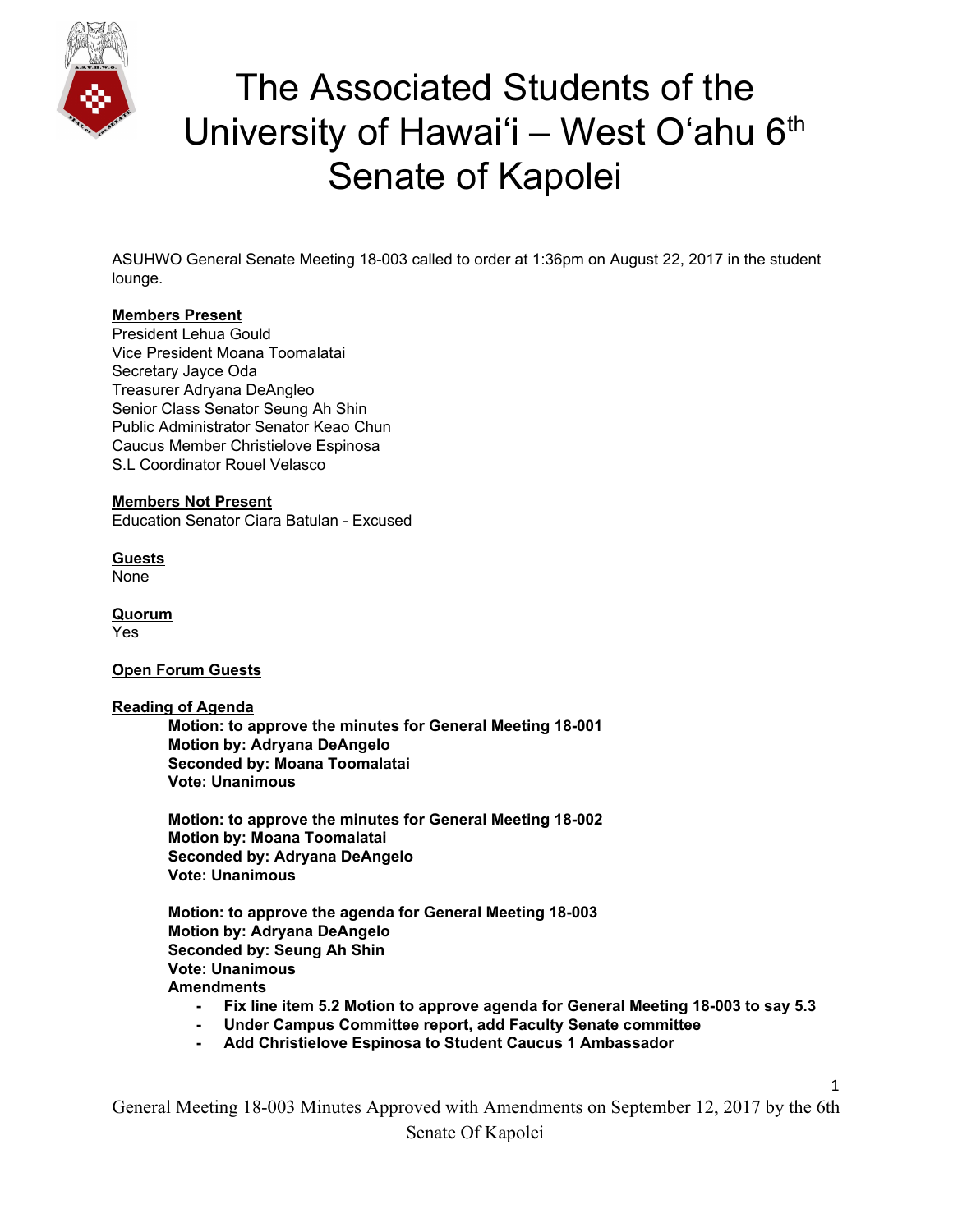

### **Internal Reports**

#### 1. President

On Monday, August 14, I attended the All Campus Council of Faculty Senate Chairs (ACCFSC) Retreat at KCC. The Presidents from all of the UH-System Student Governments were invited to join the Faculty Senate Chairs, Board of Regents Chair Jan Naoe Sullivan, and Student Regent Brandon March Higa for lunch. During lunch, one student representative sat at each lunch table and voiced opinions from a student perspective. At my table, we primarily discussed my role as president and how ASUHWO goes about recruiting people and promoting itself as HCC's faculty members were interested in learning how to grow their Student Government.

Received unsigned letter about transferable credits to UH Manoa.

- 2. Vice President No new report.
- 3. Secretary

I am currently waiting for Facilities to get back to me on reserving room E-109.

I have updated the website with our office hours, and pictures. I have also posted on our facebook and instagram our meeting for today. Once we get E-109 reserved I will post the flyer.

Lehua: If you could change the main cover photo to our group photo.

4. Treasurer

I did attend one of the meetings for the future plans of UHWO. I think the faculty and staff have some really exciting and innovative ideas that tie into what UHWO and Hawaii stand for (sustainability and aina) aside from that I have nothing new.

On a side note though, am I supposed to be meeting with someone or having and update as far as budget numbers every meeting?

Rouel: That would be ideal.

Adryana: So I'll just go to Kelly to get the budget number.

Lehua: Since we have meetings twice a month, I feel like you would meet with Kelly once a month so if you bring the same number twice it's no big deal.

2

- 5. Advisors
	- a. Student Life Coordinator Printed more Fall Elections applications.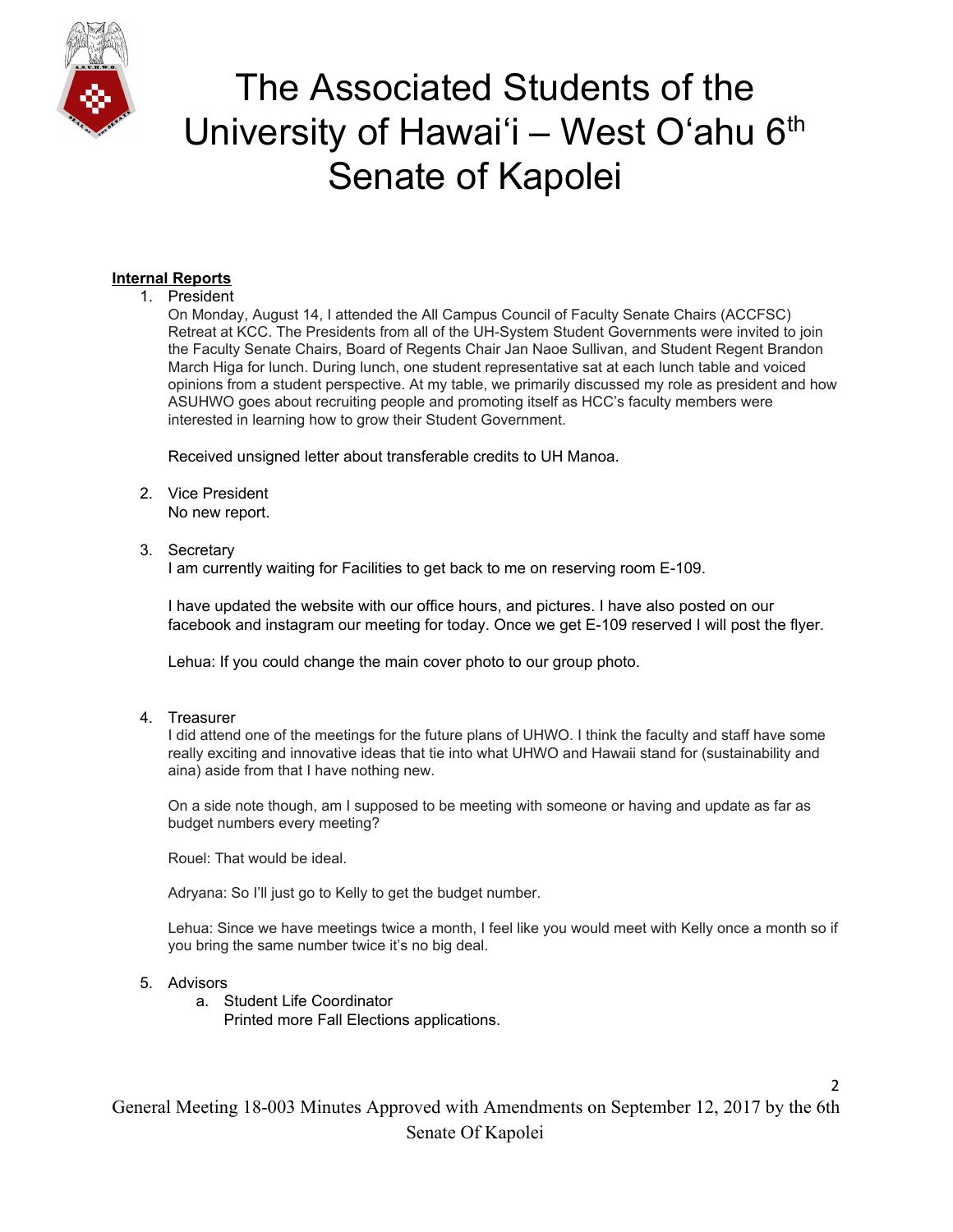

Paperwork submitted to Kelly for attendance to ASGA conference is processed - Kelley, Seung ah and myself will be attending.

Consider participating in the Community and Club Involvement Fair formerly known as Club Rush is set for Sept 6-7 to continue with promoting elections.

Lastly, as student government leaders you are ultimately responsible to your constituents. You may be approached by administrators, staff and faculty, but you are encouraged not to feel obligated to saying yes to their request without the consultation of the senate. That your first priority is to your constituents. Consider this...*who* is accountable to *whom*, for *what* purposes (useage of money), for *whose* benefit (the students), by *which* means (how we intend to benefit), and with *what* consequences? Do not feel like you have to say yes and do not feel pressured, you can say that you have to bring it back to ask the Senate because there may be things from the past that might be resurfacing, so please let me know because they may leave me out of the discussion which is fine. Once they start to put it on you folks, it's that of interest to the senate.

#### 6. Standing Committee Reports

a. Budget and Finance

No new report, but I will talk to Kelly and Kevin.

Rouel: In the event you guys want to provide food for elections, that next meeting you guys need to have the bill. This would be for anyone to write the bill, then for it to be distributed to the right committee.

b. Activities

I am not sure if Jaypee is still in ASUHWO. I think he was the designated chair for the activities committee. However, if there is word of him that he already left and notified the president and advisor, then as of now, we do not have a chair for activities committee. I believe Jayce and I are the remaining members. My question is: "Will we need to vote on a new chair or do he/she can volunteer to replace Jaypee? What are the responsibilities of the Activities committee's chair?"

Lehua: Jaypee has resigned, he is no longer apart of the senate. We don't need to vote on a new chair someone can replace him or we can designate a new chair. The responsibility of the chair is to contact everyone within the committee and arrange a meeting. We do need to designate a new chair.

Rouel: It does sound like Ciara is willing too.

Lehua: I will email her, but I can CC rouel.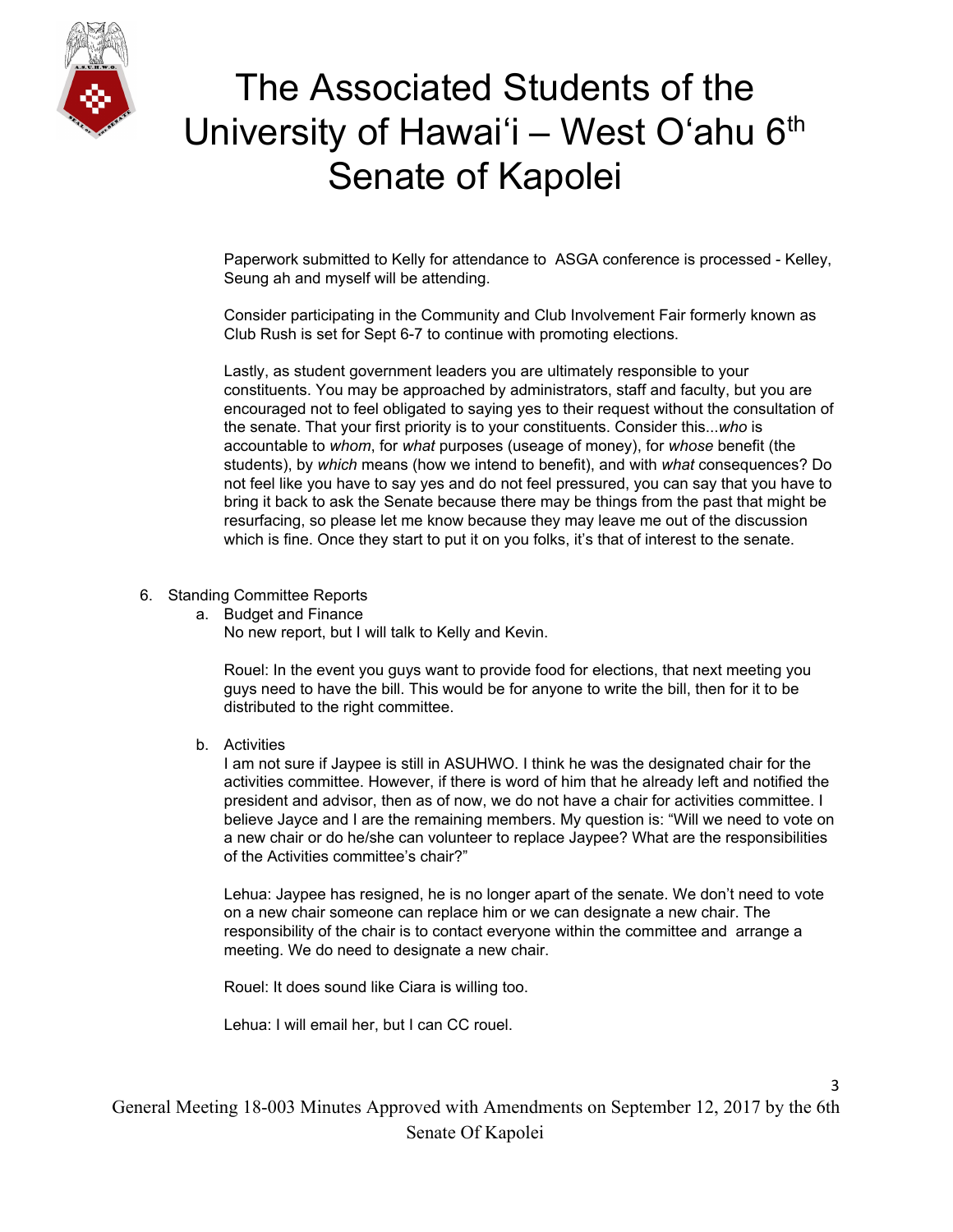

- c. Legislative No new report.
- 7. Ad Hoc Committees
	- a. Elections Committee No new report.
	- b. Transition Committee No new report.
- 8. Senators Report
	- a. Senior Class Senator No new report, I haven't planned an igniteve yet.
	- b. Public Administration Division Senator

I was approached by the Law Society Club, they were doing some activities during constitution days, between Sept. 19 and Sept. 21. They asked if we would be interested in participating. They never gave me any details on what they want us to do but I told them they have to give us more details.

Lehua: We can keep it in mind and give them a deadline by Sept. 1 because we do have our elections that same month and I don't want to overwhelm anyone

Keao: I'll let them know and give them a Sept. 1 deadline.

I sent out the copy of the proofs for the business cards and the table cloth. I have the numbers for the cost and whatever we might need.

Discussion on the color of the business cards and table cloth. Keao volunteered to create samples of a white, black and red card.

Cost of the tablecloth is \$179 and business cards are \$21.98 for 500 cards.

Discussion on image on the business cards.

The owl and/or seal used on the table cloth may be used on the business card. Keao will be making a sample of this card.

- 
- c. Education Division Senator My current plan is to integrate the TEACH Grant as UHWO. I may need to change this because it is difficult to contact the financial aid information center and every time I called, I have not been transferred to an agent to get more information.

A possible second initiative is a High school partnership. This would mean to partner with

 $\lambda$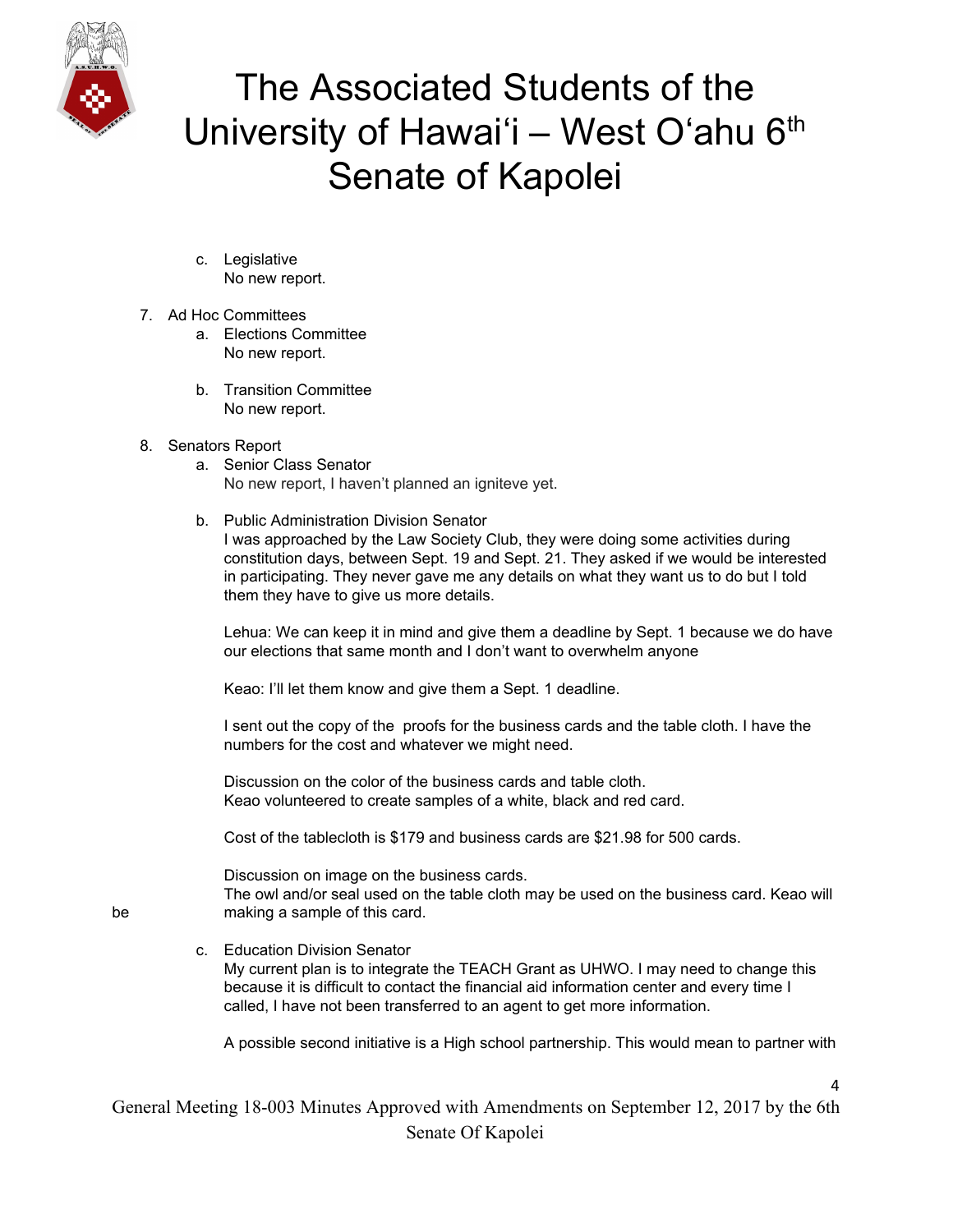

current high school education courses and possibly have a day where UHWO ed majors volunteer to share their experience as Ed-students (and more) with those classes. I think that this activity will not only help with student recruitment, it can also count towards service learning hours (if volunteers have a class that needs it) and it is something that can ease future ed-majors during the transition between high school and college. The only problem is that so far, I have only heard of early learning education classes but no secondary so far.

I may need to plan more initiatives in case these don't work out.

I still need to plan and meet with my constituents.

#### 9. Caucus Ambassador

Have not had meeting since May but training will be held on the 26th and the 27th, so I will be only be able to attend on Saturday because of the change and I already have prior commitments for that Friday, and it's a full day of training. It's going to be a lot of team bonding because the constitution and bylaws for caucus been taken care of last year. We are looking more towards pushing for bills, supporting bills, supporting resolutions, and maybe taking new student initiative to the legislator.

We do have new Caucus, I didn't see it on the agenda, are we introducing it?

Lehua: I'm going to add it.

Hopefully there will be a Caucus applicant attending with me on Saturday, and hopefully, maybe they can make it on Friday too.

A current initiative I am thinking of is something similar to what UH Manoa is doing, where they only fly the Hawaiian flag on Hawaiian independence day. I am interested in the sociological factors that affects student life on campus, kind of along with culture identity. Having that presence here on campus, because the UHWO mission statement is supporting indigenous culture, more specifically Hawaiian indigenous culture. Manoa flies just the Hawaiian flag, and I believe last year was the first year they did that, so I'm hoping to implement that here as well, and maybe take it to caucus and have it be a UH system thing. I am still drafting the resolution.

#### 10. Campus Committee Report

- a. Health,Transportation and Technology (HTT)Committee No new report, but the next meeting is on Friday August 25 from 11:00am-12:00pm.
- b. Senior Staff Committee Aloha: Not able to attended the meeting tomorrow, but Seung ah said she could attend.

5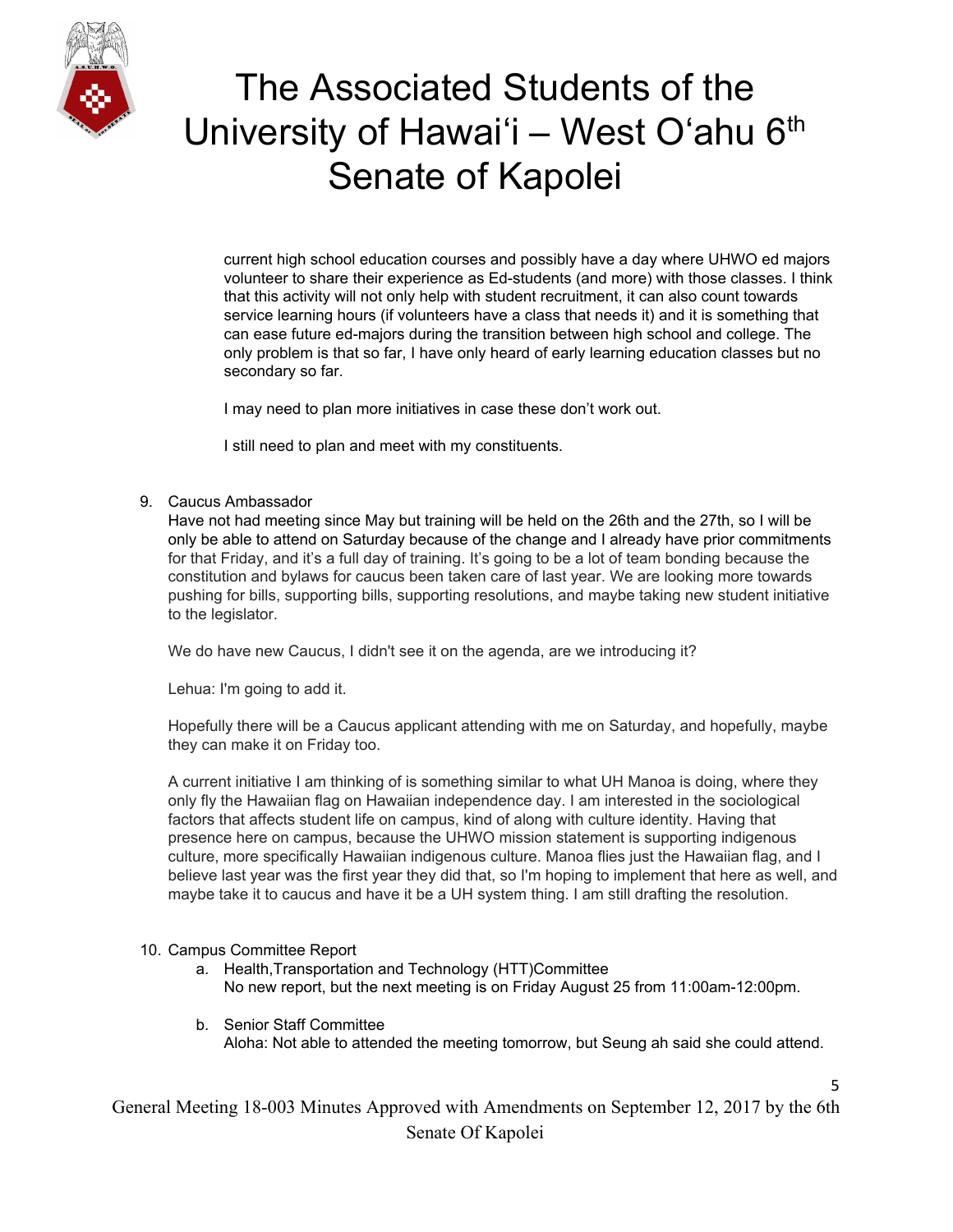

The last senior staff meeting it was like a formal training day. We did the Pili Aina, going to Palehua, going to the pool, Kapolei and talking about place and identity and who are students are and who we're serving. How we're going to implement that as a senior staff.

#### c. Faculty Senate Committee

At the last Faculty Senate meeting, it was agreed that the ASUHWO President be given a voting seat within the senate. Therefore I now have a voting seat and will be able to more greatly contribute student input at these meetings.

We don't have a new meeting date as of now.

Rouel: September 1st.

Lehua: How come no one emailed me?

Rouel: Know that the first friday of every month, is the meeting for Faculty Senate. September 1st, at 11:30 in E-206.

Lehua: On september 1st, I was asked to give a speech at a scholarship lunch, and they have not given me a time yet, so I'm pending my availability to go to the meeting or not. I don't know if anyone can go in my place.

Rouel: You should ask if you can Proxy or delicate authority because you have prior commitment, so they know you have a speaking engagement.

#### d. Campus Compliance Committee

Seung Ah: In the meeting on July 25, members were mainly discussed about how to present Title IX/Act 208, ADA/504, Clery- ASR, CSA training, FERPA ,DFSCA/EDGAR Part 86 and VAWA for campus training (PD Day, orientation). Processes and policies of these including way to spread awareness with hardbound resources and UHWO pamphlets.

Also reviewed the idea of PUEO Program and PUEO Points. The "PUEO Program" stands for People, Unity, Empowerment, and ʻOhana. Each of these themes represents a major area of compliance and the events calendar was organized around these topics. Each of the three divisions will have an opportunity to compete and win the UHWO PUEO Competition. In this competition, divisions (Administrative Affairs, Academic Affairs, and Student Affairs) earn "PUEO Points" in a variety of ways.

Lastly, all members agreed to make official Hui email account.

In the Aug.9th meeting, fundraising for future events was discussed. Brian has been in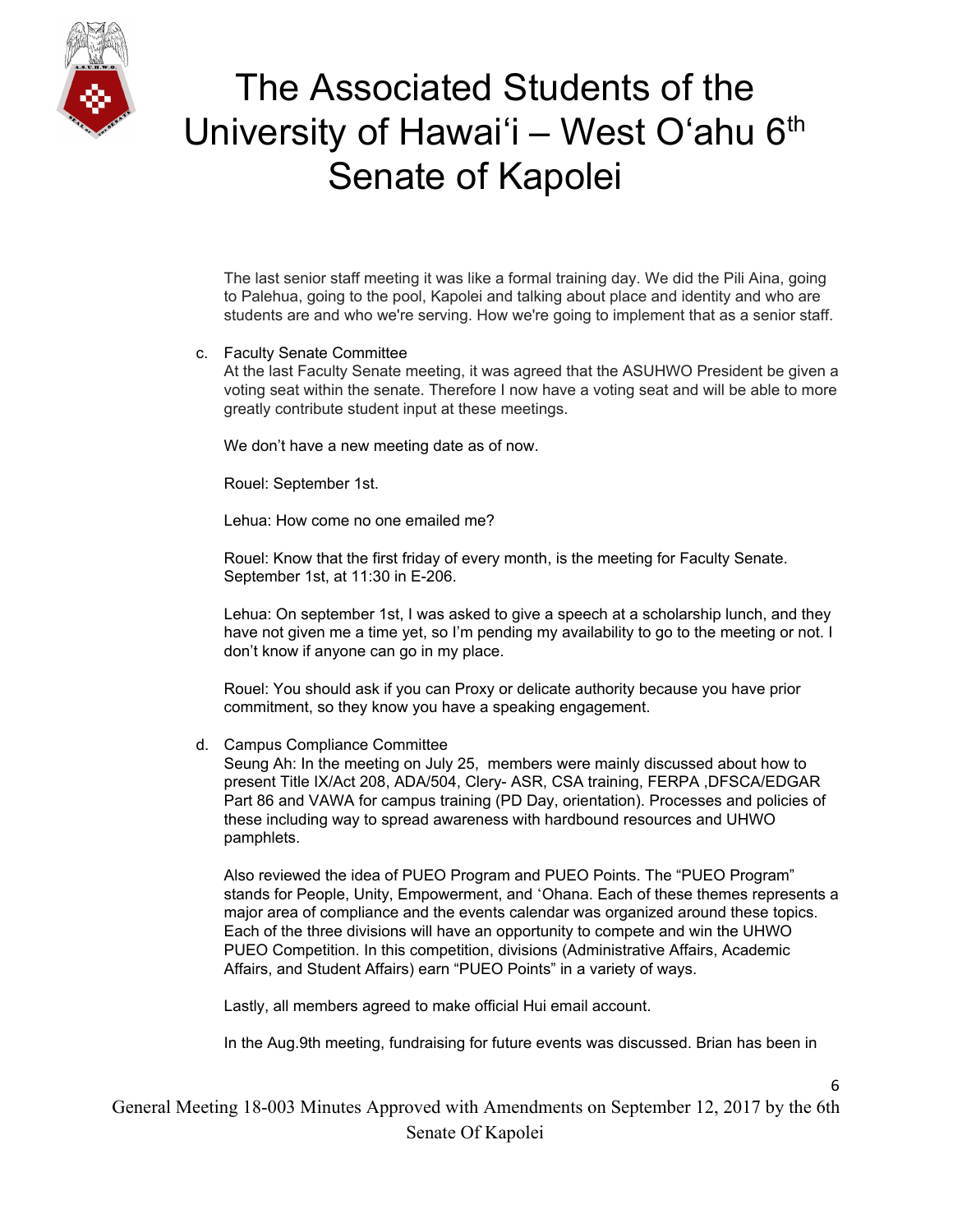

touch with Kent Coarsey for fundraising efforts (aimed at the 3 major malls in the area). Kent's response was that it's a tricky situation, especially if we were to ask for monetary donations or gift card prizes. Brian will write a letter soliciting these partnerships on behalf of Beverly. Steven will contact at the Carpenters' Union is ready to donate (prizes).

There is no changes in calendar and events. Ryan recommended Friday, 11/3 (1:30-3:30) for kickball event. Brian has a large-scale version of PUEO Poster that he will have placed around campus. Email- pueohui@hawaii.edu is up and ready.

For One Billion Rising Dance/ HA'A (Aloha and the awareness to stop sexual violence), members are looking for someone to teach them. Seung ah will ask student dance club if they would like to join and teach. Ryan will ask the Zumba instructor if she'd teach it in the first 3 mins of each session (Mondays 4:45-5:45 at the LOFT).

About 30 student employees were trained (attended orientation). However, there are hundreds of student employees. Thus, members suggested to make a way to train more student employees. Tom mentioned that there was confusion regarding how to identify whether or not a student has signed the FERPA agreement. Also members were confused on who can discipline student employees. Loea will be cross-trained as the student conduct/student employee conduct point-of-contact.

Ryan suggested that in Intramurals, if a student acts up in any way - they're instantly removed from the scene, Ryan puts a hold on their account, and they need to speak to Steven before the hold is removed. Students must abide by the Conduct Code and they need to be held accountable if they break it.

Lastly, members reviewed and finalized plans for PD day. The next meeting will be on September 21 from 9-11am.

Rouel: What did Student Government Volunteer for?

Seung Ah: I was listening, and I volunteered to ask Dance Club if they wanted to join the One Billion and Rising. When they were complaining about the events, they mentioned Kyle. So I gave them information ahead that Kyle will not be able to present the president LGBTQ club.

Lehua: They said he wasn't the president of the club anymore?

Seung Ah: No, I told them that Kyle will not physically be on campus, and that I am not sure what will happen to the LGBTQ club. I just tell them that information because they thought to contact Kyle about the event, so knowing that Kyle will not be here, that he would not be the right person to contact, you might need to find someone else. Nothing else unless they had questions about the students.

7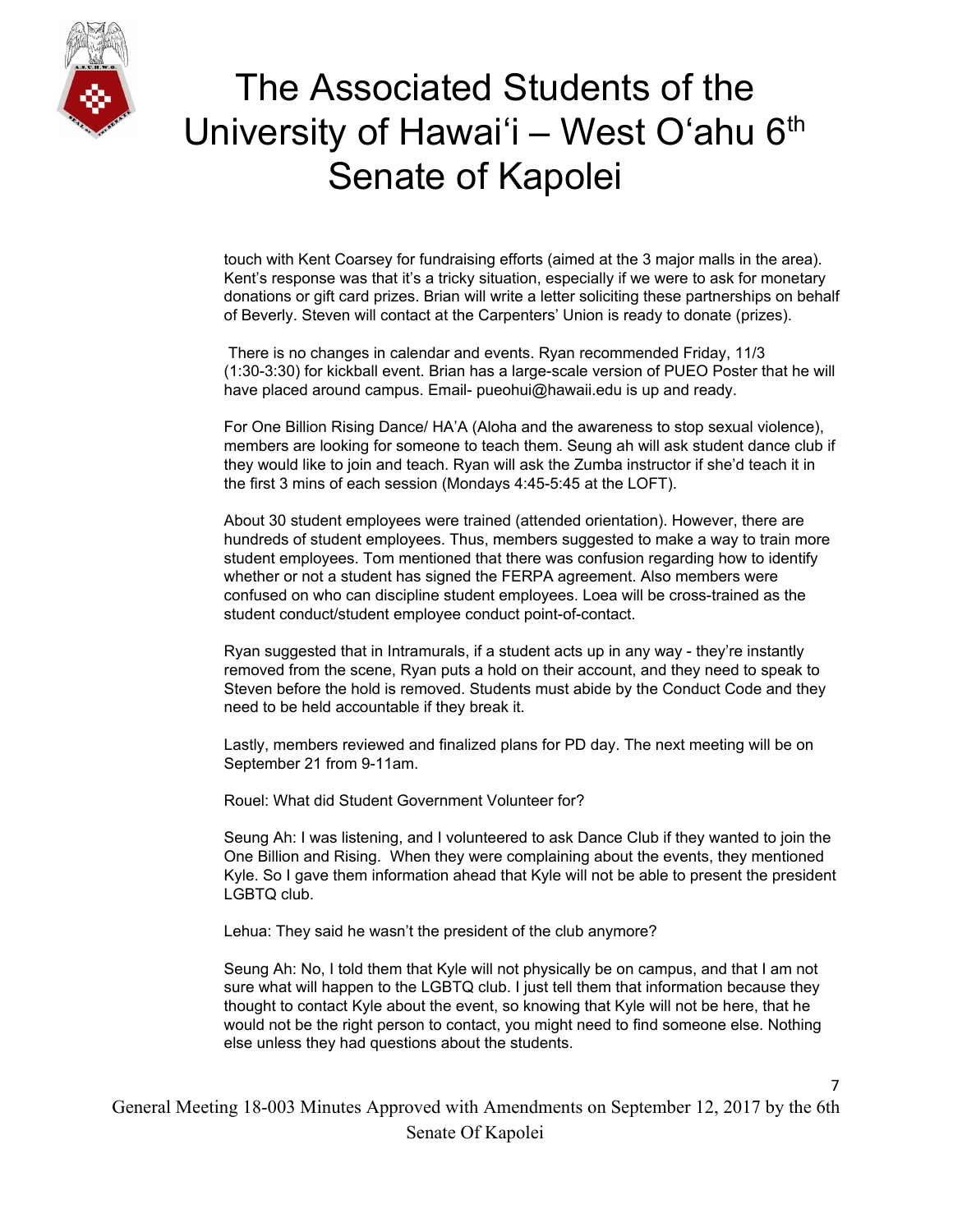

### e. LRDP

### i. IAELF Master Strategic Work Group

Lehua: There has been a lot going on with this committee over the summer. Thus far, we've met with developers who are helping our work groups create a cohesive vision on how to properly expand our campus. They've drawn up multiple campus layouts that we, combined with the three other work groups, have looked at and voted to agree upon one or two layouts we think best fits our campus. This is still an ongoing project and the committee will need to continue to meet.

Our next meeting date will be on September  $1<sup>st</sup>$  from 9:00am - 11:00am. Unfortunately, my scholarship advisor has asked me to attend a lunch at 10:00am to give a speech. Would anyone be available to attend this meeting in my place?

Aloha: I'll be able to attend the meeting. What room is it in?

Lehua: They did not tell me what room it's going to be in yet, just to reserve the time, but I will email you.

ii. Land/Facilities Work Group

Moana: On the first day of the workshop we visited a few different sites in Kapolei and Makakilo. These site visits were to get a better idea of the surrounding area's history and natural features that could be incorporated to our campus development. While exploring the sites we got to learn a little about the different agricultural aspects of the campus, such as the old gulches that run through the campus. When we got back to campus we regrouped and brainstormed what would be important to include in the new campus. We also talked about the different aspects that needed to be incorporated in the campus such as; collegiality, anchoring, student/faculty life, mobility, connection to nature and the town/gown relationship.

On the last day of the workshop three sketches were developed for us to pick from. The gulches became the focal point of the campus plans, due to its history and connection to nature. The plans all had different aspects that the group liked or disliked and we were able to give feedback to the design team. During this workshop we were able to share ideas to develop a foundation but the final plans will not be completed until much later in the planning process.

Discussion on mission statement. Lehua: They took the top two or three, and combined it, but it did said student

8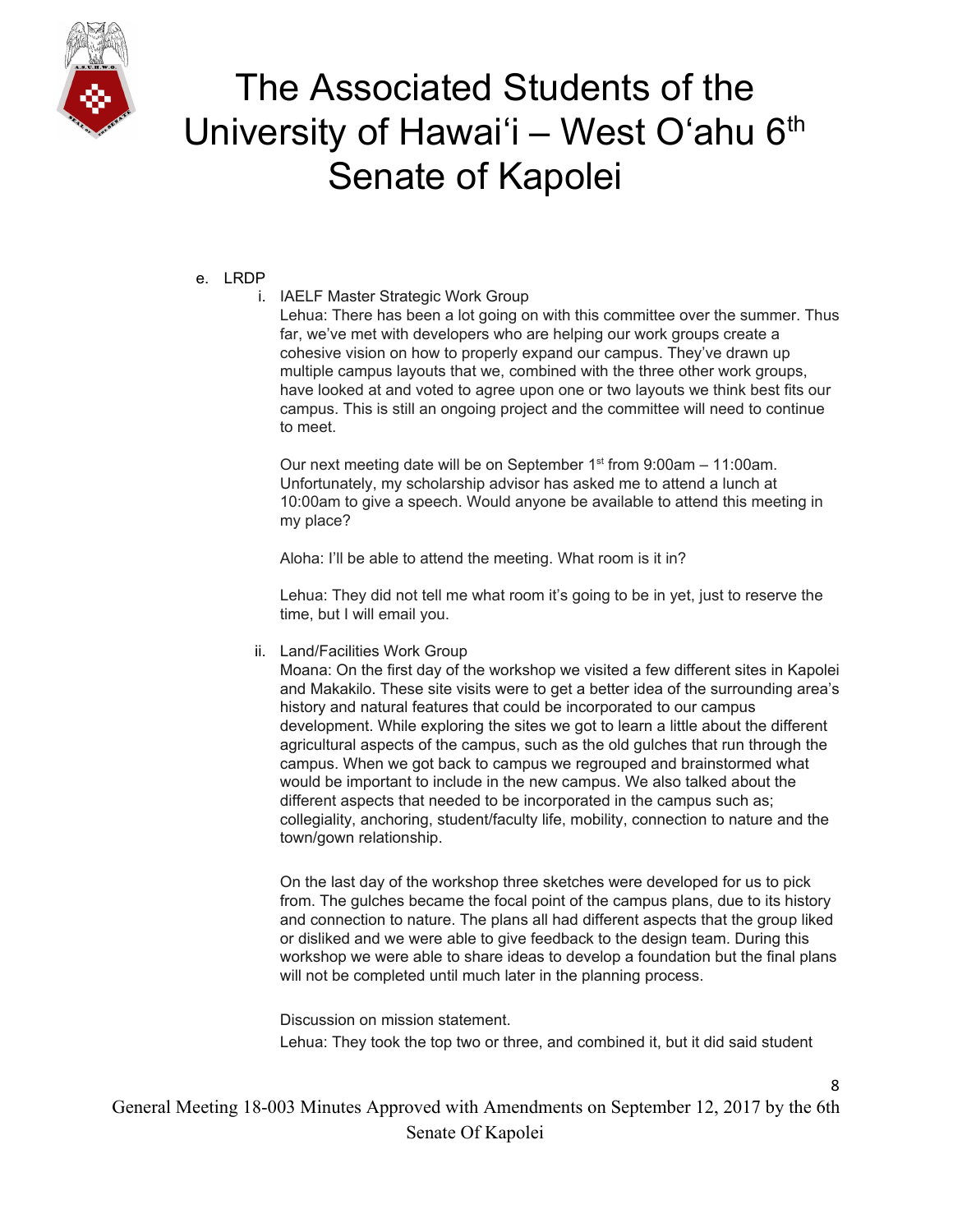

centered, indigenous serving. I don't know where we would get a copy of the mission statement. That mission statement Rouel, is just what they're following through the entire process, but it doesn't have anything to do with the mission statement as a school. It's more so what our mission is to developing the campus.

Rouel: Who had a say in that mission statement?

Aloha: We were able to vote, and we underlined student centered because there was only one statement that included it.

Discussion on having students being able to vote on potential layouts for the school's expansion.

Rouel: Paralleling to our PD day for our Faculty and staff, they presented the three options for potential layout, and I believe we have say in, and they were given us different charts to see what we like. That's only for faculty and staff, are they going to do the same thing for students?

We do not know if they are going to allow all the students to take a vote, however

may be something of interested Student Government may look into.

#### iii. Long Range Academic Work Group

Christielove: That was also in part of that all committees together day that we went too.

Lehua: Did you go to the academic meetings? I don't think so, because what happened over the summer was that, they were having those and we didn't have anyone designated yet. We only got people in place in time for the development meeting.

Lehua: Do you have anything for that Rouel?

Rouel: I do not. I know they presented a bunch of allied health related programs. They are looking at introducing and sending forth as a new bachelors, the science and math, proposing that. One of the other things they are trying to revist is the structure of the academic programs. We have six bachelor's degrees but five divisions, so one degree can go in either two different divisions.

Lehua: That's Creative Media?

Rouel: Yes, so they are looking at revisiting the structure of creating another division or reconsidering looking at developing colleges schools within the

 $\overline{a}$ 

General Meeting 18-003 Minutes Approved with Amendments on September 12, 2017 by the 6th Senate Of Kapolei

it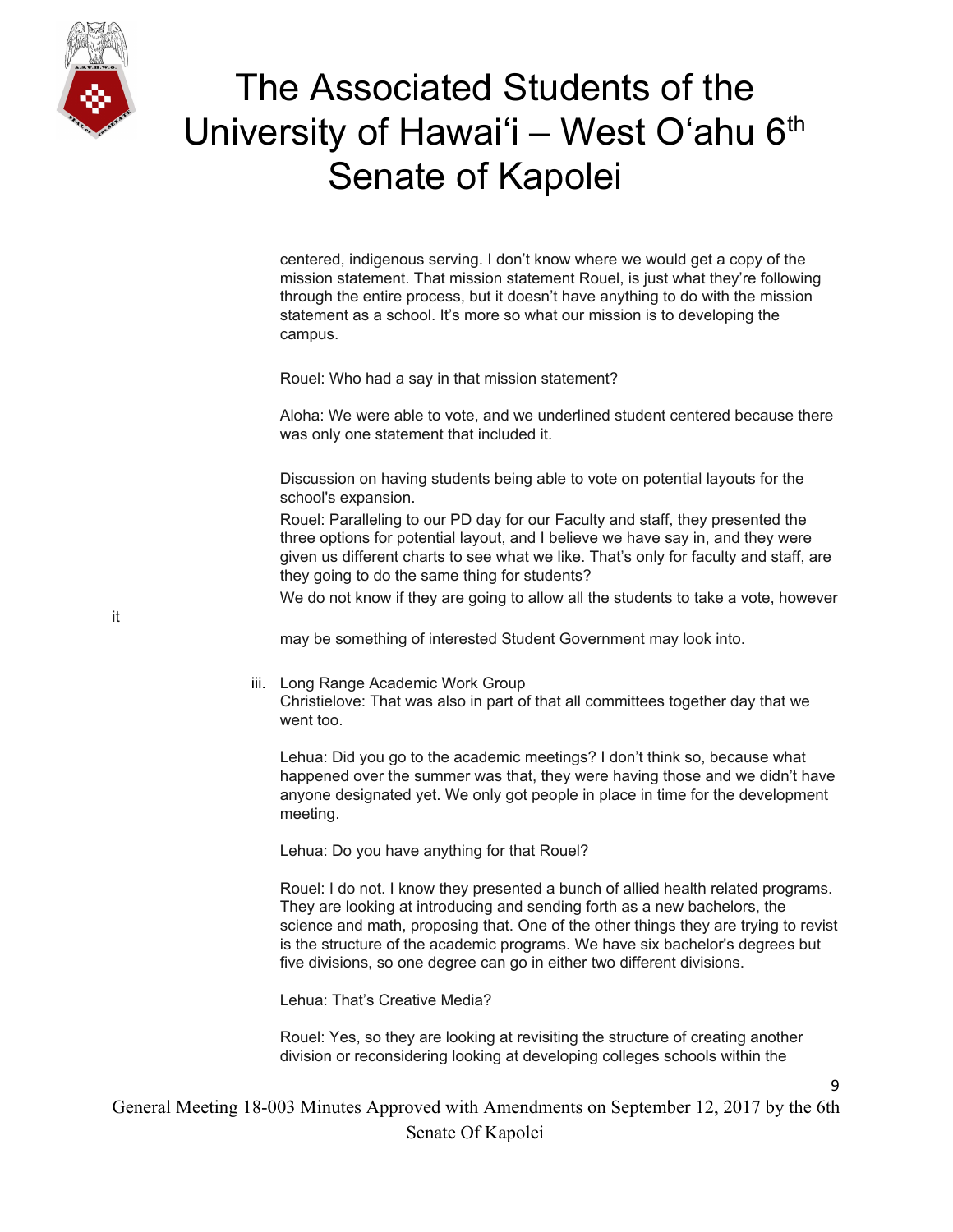

academic sight. It has a lot to do with the structure of how the programs will be housed. Not just Creative Media but other programs but Sustainability Community Food Systems, Facilities Management. All these programs under a particular thing is not necessarily housed under a division, it's only housed under a bachelor's degree. They are trying to clean up the structure, to either help the programs be successful or for failure.

iv. Enrollment Management Work Group No new report.

### **Unfinished Business**

1. Two Day Senate Training

Lehua: Thank you guys all for making the time for coming out, we did talk about a lot of things. We went over our constitution and bylaws, how to write bills and resolutions which will be sued very soon. The second day we spoke with Jan about parliamentary procedure and went over mid-west academy model. Jan expressed he would like to meet with us a second time, to go over that worksheet we did about different issues we wanted to touch up on. I think he also said he would need an hour for this. Let's look at our calendars and agree on a time we would be able to meet. Where is everyone at this Friday at 11:00? I'm thinking we pick two dates, and I'll email Jan and see which one will work better out of the two dates for him.

Discussion on which dates would work out for us.

Lehua will Email jan and purpose, Friday, August 25 at 1:00pm and Tuesday, August 29 at 2:00pm.

- - 2. Appointment of Caucus Ambassador Lehua: We voted to appoint Christielove Espinosa.
	- 3. Fall General Senate Meeting Schedule Lehua: I will discuss this further in item 8.4.
	- 4. Assigning Standing Committees

Lehua: Please see the forwarded spreadsheet that I sent to everyone. It has the names of Chairs for each committee and the members of each committee. We're aware activities committee needs a chairs, and eventually we will need to put people on our AD HOC committee for special elections.

5. Assigning Campus Committees

Lehua: Please see the forwarded spreadsheet that I sent to everyone. It has the names of Chairs for each committee and the members of each committee. We're aware activities committee needs a chairs, and eventually we will need to put people on our AD HOC committee for special elections.

10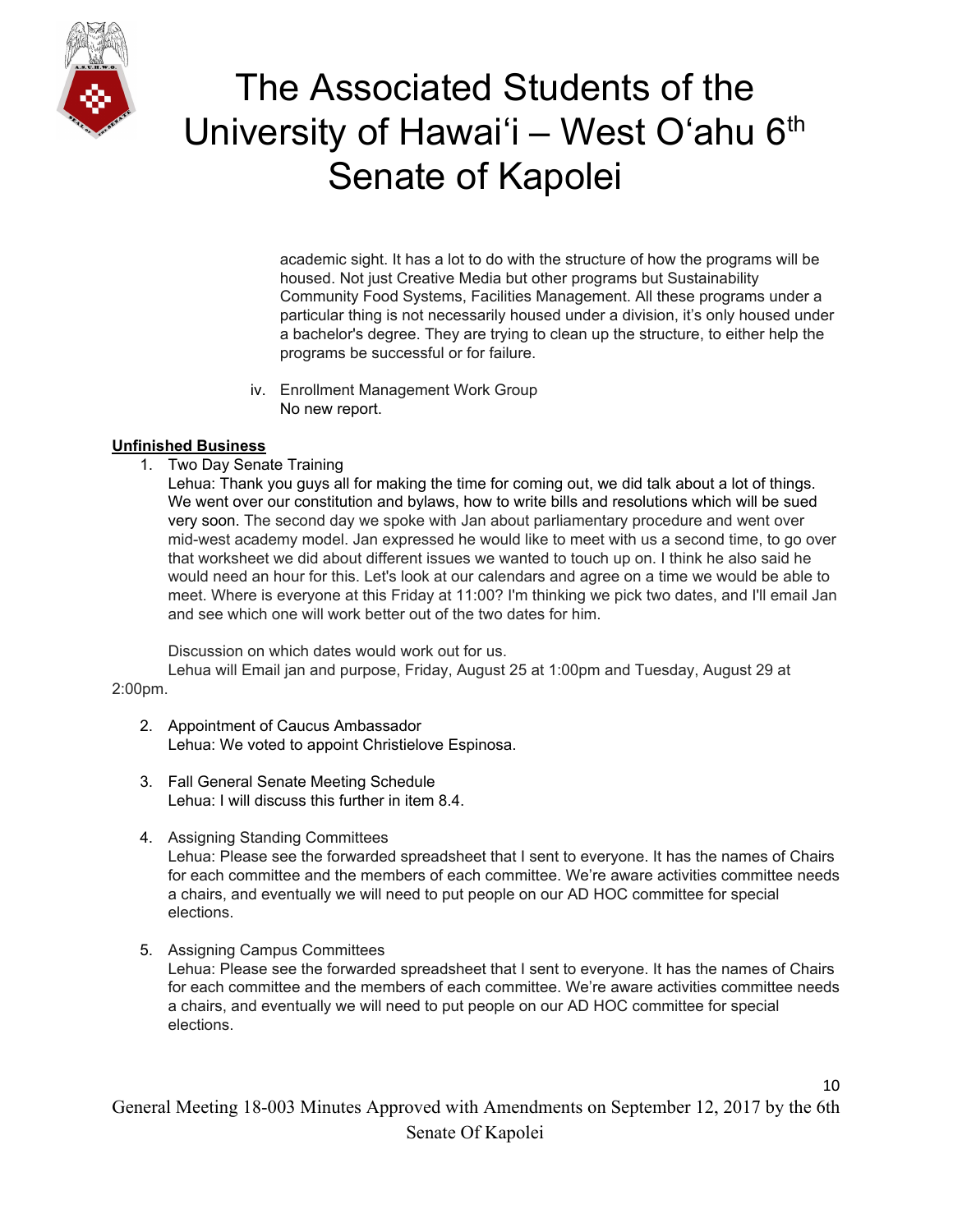

- 6. Approving of ASUHWO Budget for the Fiscal Year Ending May 2018 Lehua: That was completed.
- 7. ASGA National Student Government Summit Lehua Rouel covered in his report that myself, him and Seung Ah will be attending this at the end of september.

#### **New Business**

1. Welcome Week Tabling

Lehua: Thank you to everyone who signed up to table. I heard it's been going okay, that we've been giving out at least a couple of applications a day. Tomorrow, for me a work thing came up that I can't get out of, I won't be able to serve the time I assigned myself. Ciara and Seung Ah will have a meeting in the morning. The only person that will be out there is Ciara from 11:00am-12:00pm, I was going to tell her that tabling may not be necessary that she could just stand up and pass out applications as need be.

2. Punua Days

Lehua: In regards role as ASUHWO at Punua days. I feel that our workshop went well, we ran it informally as planned. We talked to students as peers, gave them advice as peers and we tried our best to feel comfortable to ask questions and learning how to get more involved on campus.

3. Senate Photos for Classrooms

Lehua: Our student governement pictures are in the classrooms, but we have not yet posted our pictures up yet in the classrooms. My question to you guys and Rouel is, do you guys want to wait until after special elections to put them up, or just put up what we already have?

We will be posting what we have now.

Discussion on making a long term board for each of the classrooms. Keao offered to look into the different options we have, weather it be we make the boards or buy them, along with the cost.

4. Meeting Time Postings

Lehua: Do we post our flyers in the classrooms if we don't have not yet solidified all of our meeting locations or should we just post on social media and post as we go?

Rouel: We should just post all of the dates, but to add to "contact us" for the location with our email, office phone and social media accounts.

5. Office Hours

Lehua: Everyone is good on the office hour thing right? Jayce sent out the sheet, and everyone knows how to update that. When you put in your hours for tabling just make a note that it is for tabling so Jayce can differentiate the hours for time you will be in the ASUHWO office.

11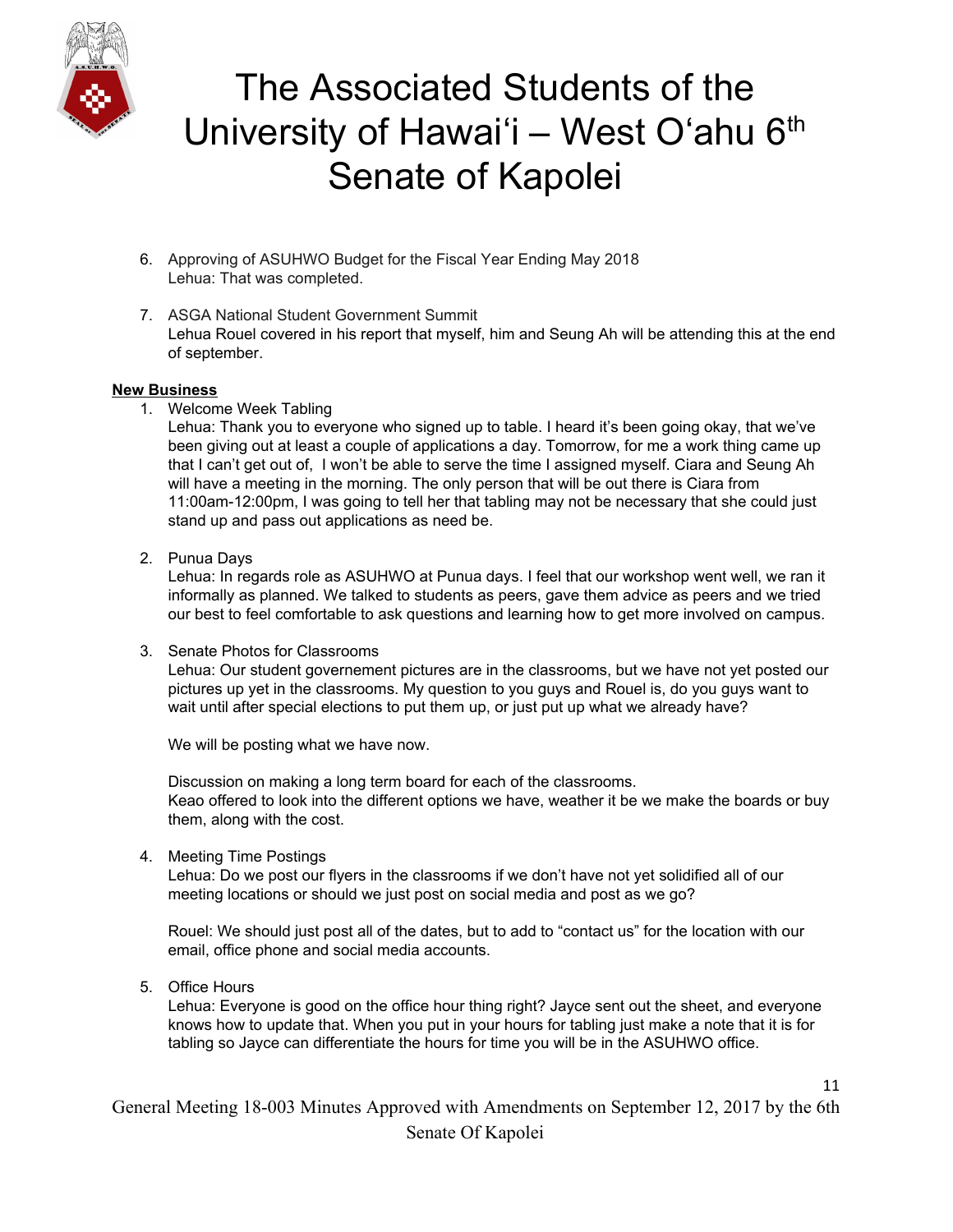

We will be logging down our own hours in a sheet in the office, that still needs to be made.

6. Club Rush

Lehua: I shared a google doc and invitations for tabling. It's on September 6th and 7th from 11:00am-2:00pm. The minimum we're asking for is at least one hour. If you could just go into the doc and add in your times. The bottom of the doc is just some other details. Once things are solidified, I will send out an email.

7. First Town Hall/Swear in Ceremony

Our bylaws require we have quarterly town hall meeting. Last year we combined our Town Hall with our Swear in Ceremony, but we did this after Special Elections, so this is something I would like to do again.

Discussion on how we might run a Town Hall. October we would have a Town Hall and our Swear in Ceremony.

### **Announcements and Open Forum**

Lehua: I think that ASUHWO got really involved with activities on campus, and I think that took away a lot of our time and took away time from looking at and changing policies. I would really like us to not lose sight on things that is important to our constituents. I would like to focus on issues we decide to focus on.

Discussion on how we're involved at different events.

### **Meeting Adjournment at 3:18 pm**

**Motioned by: Adryana DeAngelo Seconded by: Seung Ah Shin**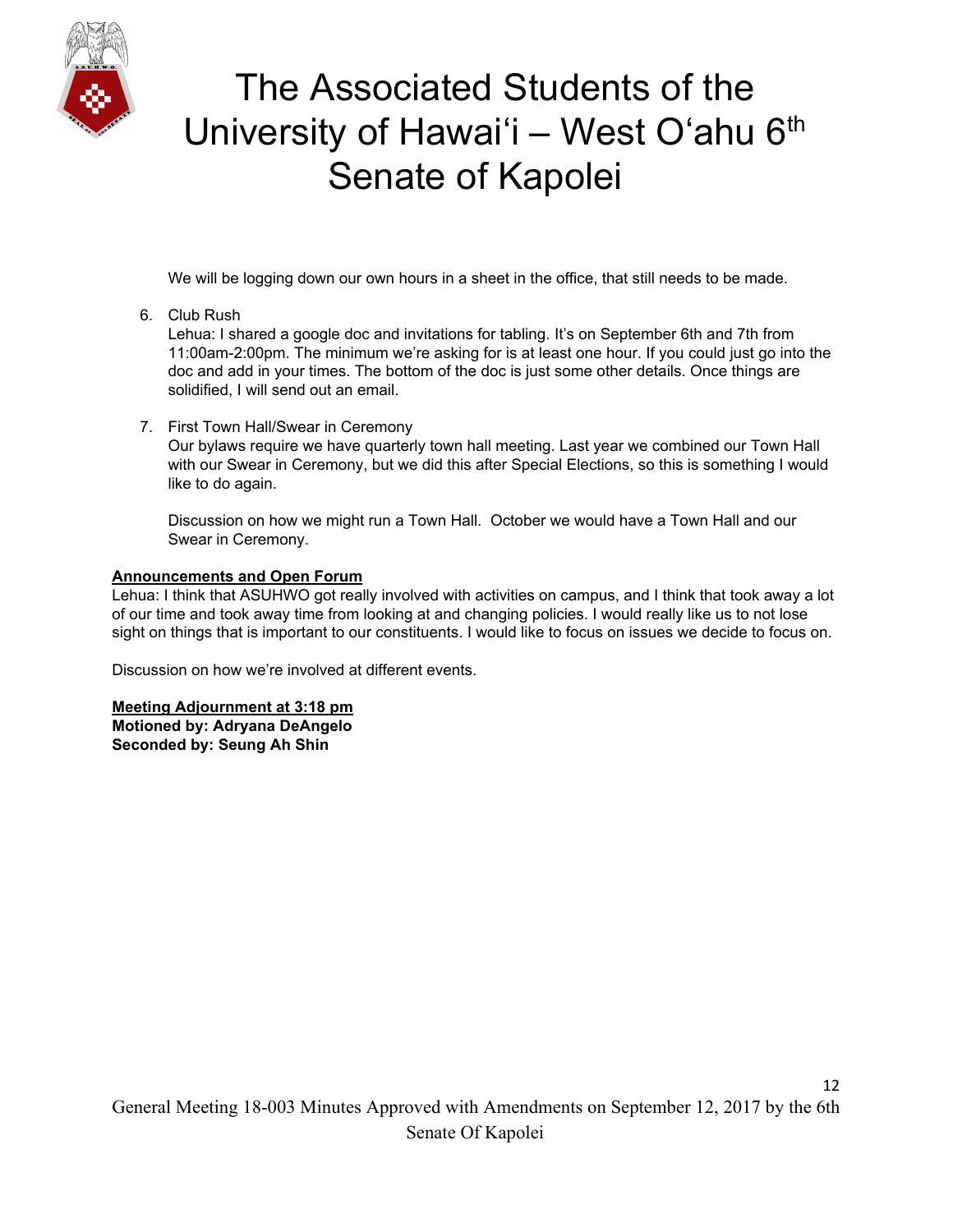

### **Voting Record**

| Voting Record for General Meeting 18-003,<br>Approval of Agenda and Minutes: To Approve<br>Minutes for GM 18-001 |    |     |         |         |
|------------------------------------------------------------------------------------------------------------------|----|-----|---------|---------|
| Name                                                                                                             | Ye | Nay | Abstain | Vote By |
|                                                                                                                  | а  |     |         | Proxy   |
| Moana<br>Toomalatai                                                                                              | X  |     |         | N/A     |
| Jayce Oda                                                                                                        | X  |     |         | N/A     |
| Adryana<br>DeAngelo                                                                                              | X  |     |         | N/A     |
| Seung Ah<br>Shin                                                                                                 | X  |     |         | N/A     |
| Keao Chun                                                                                                        | X  |     |         | N/A     |
| Ciara<br>Batulan                                                                                                 | X  |     |         | Yes     |

| Voting Record for General Meeting 18-003,<br>Approval of Agenda and Minutes: To Approve<br>Minutes for GM 18-002 |    |     |         |         |
|------------------------------------------------------------------------------------------------------------------|----|-----|---------|---------|
| Name                                                                                                             | Ye | Nay | Abstain | Vote By |
|                                                                                                                  | а  |     |         | Proxy   |
| Moana                                                                                                            | x  |     |         | N/A     |
| Toomalatai                                                                                                       |    |     |         |         |
| Jayce Oda                                                                                                        | X  |     |         | N/A     |
| Adryana                                                                                                          | X  |     |         | N/A     |
| DeAngelo                                                                                                         |    |     |         |         |
| Seung Ah                                                                                                         | X  |     |         | N/A     |
| Shin                                                                                                             |    |     |         |         |
| Keao Chun                                                                                                        | x  |     |         | N/A     |
| Ciara                                                                                                            | X  |     |         | Yes     |
| Batulan                                                                                                          |    |     |         |         |

| Voting Record for General Meeting 18-003,  |    |     |         |         |
|--------------------------------------------|----|-----|---------|---------|
| Approval of Agenda and Minutes: To Approve |    |     |         |         |
| Agenda for GM 18-003                       |    |     |         |         |
| Name                                       | Ye | Nay | Abstain | Vote By |
|                                            | a  |     |         | Proxy   |
| Moana                                      | x  |     |         | N/A     |
| Toomalatai                                 |    |     |         |         |